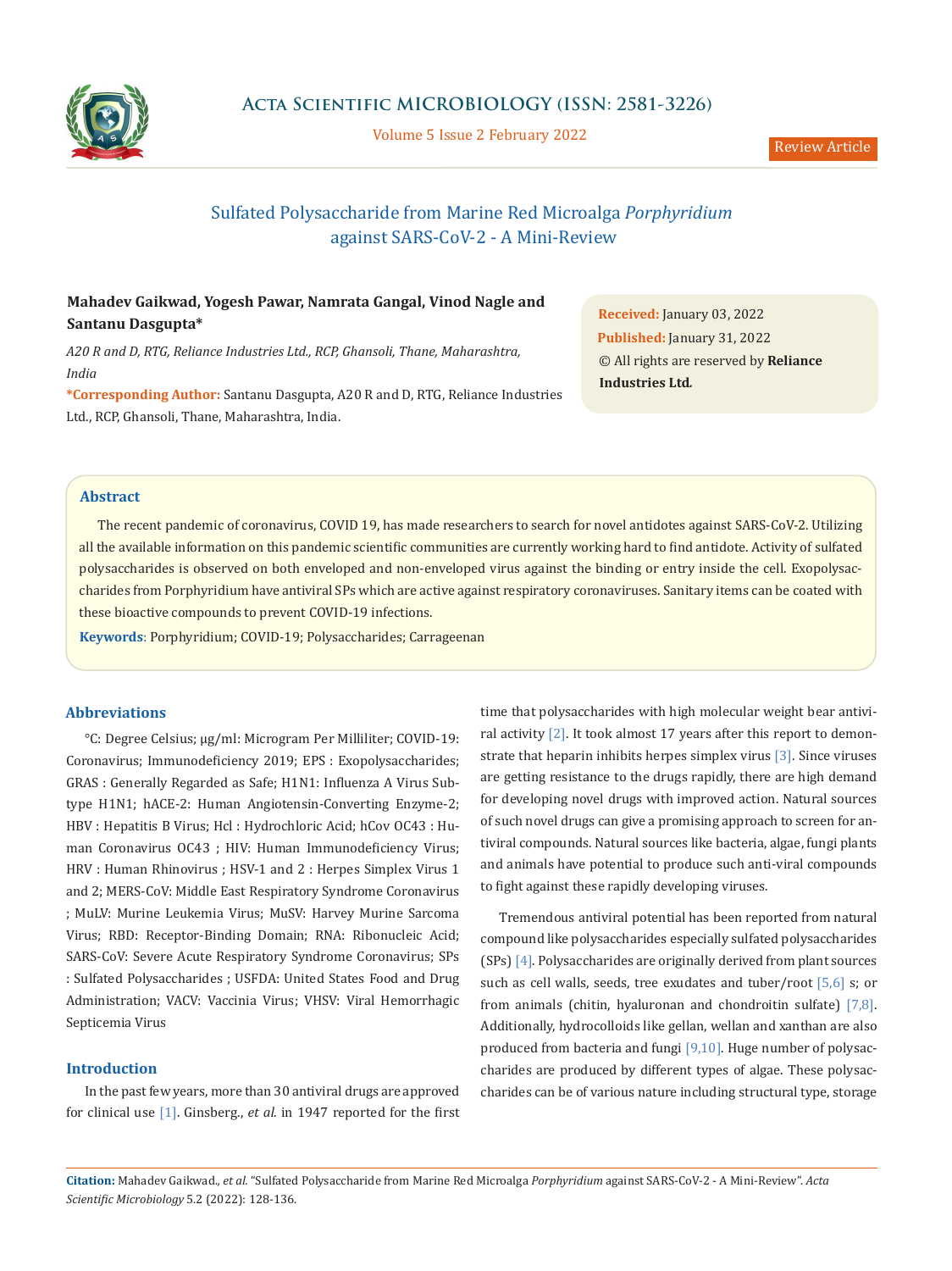type and some also mucopolysaccharides. Macroalgae also referred to as seaweeds contain tremendous amount of such polysaccharides [11].

Carrageenan; [12], Agaran, Agar [13], Fucoidan [14]; Laminaran and rhamnan sulfate [15] are some of the important antiviral polysaccharides from macroalgae  $[16]$ . Glycans, group of polysaccharides, are readily available carbohydrate form in the nature. There is an increasing market demand for naturally extracted polysaccharides to incorporate into food, pharmaceutical products and even cosmetic products. Such a high demand is barely possible to fulfill alone by macroalgae. These macroalgae are cultured in natural resources like marine beaches and their cultivation and harvesting depends purely upon the environmental conditions. To overcome the production uncertainties unicellular microalgae, such as red alga *Porphyridium,* is a striking alternative. *Porphyridium* can be grown annually in open and closed systems such as raceway ponds and photobioreactors to achieve high biomass  $[17,18]$ . This alga was reported for the first time from India by Gaikwad., *et al.* in 2009 which can be used for bio-refinery approach [19].

*Porphyridium* is a red microalga whose sulfated polysaccharides encapsulate its' cells. In the growth medium the outer part of this capsule gets solubilized to form exopolysaccharides. These polysaccharides are high molecular weight (5-7 x 10<sup>6</sup> Da) [20] complex sugar molecules composed of 10% glucuronic acid, 22% galactose, 24% glucose and 38% xylose with minor concentrations of arabinose, rhamnose, and mannose [21]. As these are biocompatible and biodegradable in nature, they are used in variety of applications including medicines, food, and cosmetics [22]. Pujol., *et al.* in 2007 carried out studies which suggested that there are many sulfated carbohydrates produced by marine algae, blue-green algae and also animals inhibit a number of viruses infecting humans and animals. The main purpose of this article is to recognize the potential of sulfated polysaccharides from marine algae as anti-viral agent in context of currently available data [23]. Our empathetic on COVID-19 pandemic is limited but developing with more research. Information detailed in this work is based on research carried out by other researchers in various viruses.

#### **Coronavirus**

Coronavirus is a virus from the family coronaviridae which can lead to respiratory discomforts like MERS-CoV, SARS-CoV and common cold [24]. Outbreak of COVID-19 occurred in early December 2019 by a novel SARS-CoV-2 virus also known as Betacoronavirus in Wuhan city of China [25,26]. Group of coronaviruses are known as enveloped viruses with genetic material in the form of plus stranded RNA. These viruses are the largest in size among RNA viruses. The envelope of this virus display spike proteins in the shape of crown which play a vital role in the attachment with the host cell receptor leading to entry inside the cell [27,28]. These viruses can mutate their own genetic material and adapt to the new environment [27].

The role of the Wuhan Seafood Wholesale Market in transmission of the COVID -19 disease is unclear. This market was linked to many initial cases of COVID-19 suggesting that the disease may have spread from animals to humans [29]. A genomic study carried out by Yu., *et al*. in 2020 provides evidence that the virus was introduced from yet unknown location into the market from where it has spread rapidly. According to them transmission within humans might have happened earlier to this incidence [30]. Spread of the COVID-19 is similar to flu and can be transmitted from infected person to healthy person, principally by physical contacts, while coughing, handshaking, talking with the infected person and sneezing. It was found during SARS-CoV that fomites could carry virus particles up to 96 hrs on its surface and hence can be the same in COVID-19 transmission [31]. Multiple studies have been conducted to find cure and prevention of the disease COVID-19. Sulfated polysaccharides can be one such preventive compound to combat against COVID-19.

#### **Sulfated polysaccharides (SPs)**

Algae are the natural sources of Polysaccharides available with very low cost. These are non-toxic and safe to handle with biodegradable properties and in many cases are biocompatible [32]. Sulfated polysaccharides are macromolecules comprising complex group of polysaccharides exhibiting impeding medical and bioactive properties [33,34]. SPs are generally found in saline environment especially in algae, plants and animals. These SPs are the compound which are of increased interest by biomedical and pharmaceutical industries to apply in their products and medicines [35]. According to Aquino., *et al.* during the evolutionary process, salt adaptation might have developed sulfated polysaccharides in organisms [36]. This was confirmed when *Rupia maritime* was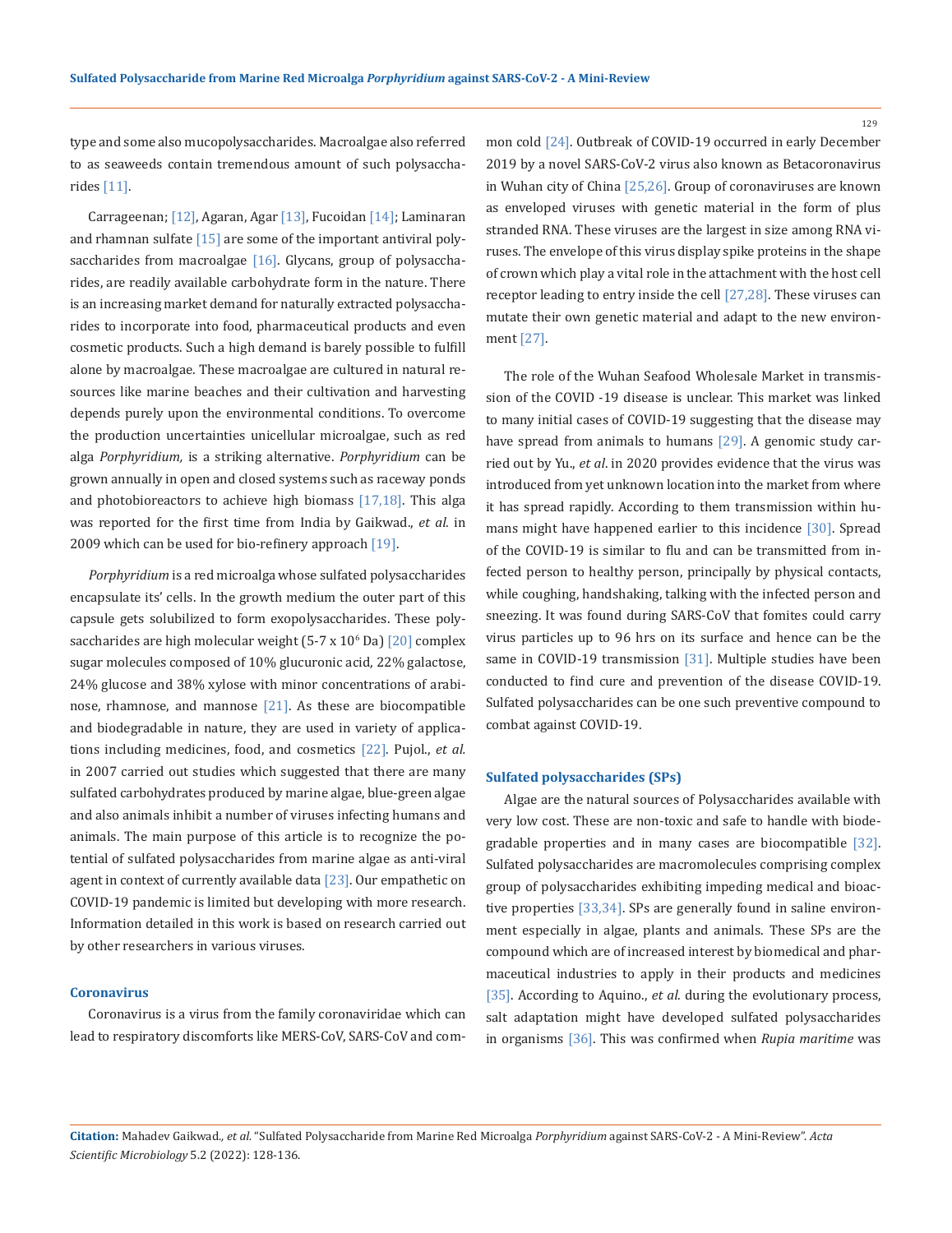cultivated in both fresh and saline water. Sulfated polysaccharides are chiefly observed only during the saline water cultivation process. They also cultivated *Oryza sativa* in the condition of salt stress which produced carboxylated polysaccharides instead of SPs. This proposes that the adaptation against salt stress is primarily developed by oppositely charged plant cell wall.

Marine vertebrate and invertebrate animals are principal source of sulfated polysaccharides like heparin [37]. In 2010 Pomin demonstrated that marine invertebrates have capacity to produce sulfated fucans and galactans  $[38]$ . Reports indicate absence of SPs in land organisms [39]. Since sulfated polysaccharides are found mainly in marine organisms, they are concentrated more for production of such compounds. Chondroitin sulfate and heparin are two chief sources of active antiviral SPs from marine animals [40].

The SPs blocks the viral attachment to cell surface molecules. The SPs shows similar binding site on CD4 that of HIV-gp120 binding site. Binding of SPs to this lymphocyte inhibit the binding of monoclonal antibodies leading to disruption of CD4-gp120 interaction. SPs shield off the positive charged site on V3 loop of gp120 protein in HIV preventing the viral attachment to cell surface [41].

The SPs anionic nature is involved in blocking of the viral attachment to the host. SPs provide a network of three-dimensional gel over the viral cell surface thus preventing the exposure of cationic domains leading to blockage of the attachment with host cell [42]. Kwon., *et al.* studied the binding efficiency of SPs to the SARS-CoV-2 S-protein *in vitro* and concluded that these SPs are highly effective in blocking the entry of SARS-CoV-2 to the host cell [43]. Salih., *et al*. studied marine sulfated polysaccharides using molecular docking and dynamic simulating experiments to find out the interaction of MSPs with RBD of s- protein and hACE-2 receptors on SARS-CoV-2. They found out that apart from heparin, sulfated galactofucan, sulfated polymannuroguluronate, sulfated Mannan, sulfated heterohamnan and chondroitin sulfate are potential in binding to the receptor sites of SARS-CoV-2 and thus blocking their entry on host cells [44].

Song., *et al.* 2020 studied four marine sulfated polysaccharides, for their inhibitory activity against SARS-CoV-2. Namely, sea cucumber sulfated polysaccharide (SCSP), fucoidan from brown algae, iota-carrageenan from red algae, and chondroitin sulfate C from sharks (CS). Among these three SCSP, fucoidan, and carrageenan have shown significant antiviral activities at concentrations ranging from 3.90-500 μg mL<sup>-1</sup>. Hence, they could be used to treat COVID-19 [45].

Marine green, red and yellow algae are wide sources of SPs. Studies have been carried out on the antibacterial activities of SPs from red alga *Gracilaria arcuate* on five pathogenic fish bacteria which indicates versatile action of these polysaccharides [46]. Algae based SPs are favored over animal-based SPs due to its vegan source. These SPs are generally excreted out along with mucilaginous exopolysaccharides (EPS). One such alga is *Porphyridium* belonging to Rhodophyta.

#### **Sulfated polysaccharides from red alga** *Porphyridium*

Commercial large-scale cultivation of *Porphyridium* is carried out for its various products  $[47]$  (Figure 1). It has many clinically important compounds in the exopolysaccharides. The secretion of exopolysaccharides occurs at the stationary phase during cultivation. Many research studies have demonstrated the potential use of this alga as antiviral, antibacterial and anti-inflammatory agent. High growth rate  $(0.48 \text{ h}^{-1})$  [48] and high EPS production (up to 2.5  $g/L$ ) [49] makes this alga favorite choice of cultivators (Figure 2.)

Arad, S. and colleagues in 1985 cultivated *Porphyridium aeruginum* as it is unicellular organism with higher growth rate over other red macroalgae. The phycocolloids also termed as EPS are formed by *Porphyridium* outside the cells in dissolved conditions which makes the liquid viscous. Since these phycocolloids contain mixture of sulfated sugars they are termed as sulfated polysaccharides [50]. The main composition of polysaccharides from *Porphyridium* are glucose, xylose, sulfated esters and galactose with minor presence of hexuronic acids [51,52] and fractions of glucuronic acid and galacturonic acid [53]. The polysaccharide produced from *Porphyridium* is a heteropolymer similar to Carrageenan as sulfated galactans of other red macroalgae. When specific viscosity of polysaccharide was compared with lambda and kappa carrageenans, it was found to be more viscous and hence preferred over others (Figure 3) [51].

**Citation:** Mahadev Gaikwad.*, et al.* "Sulfated Polysaccharide from Marine Red Microalga *Porphyridium* against SARS-CoV-2 - A Mini-Review". *Acta Scientific Microbiology* 5.2 (2022): 128-136.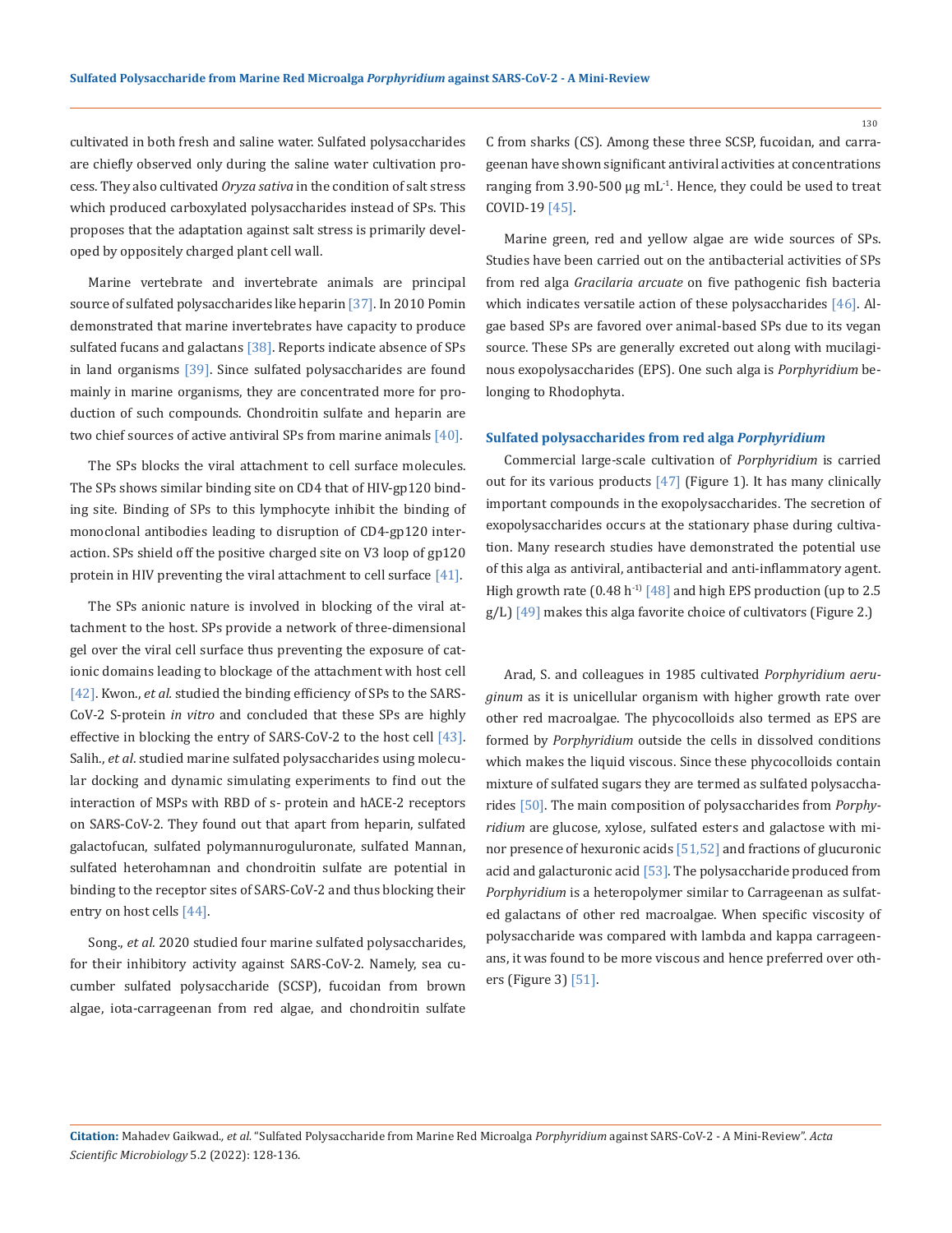

**Figure 1:** Commercial cultivation of *Porphyridium* cruentum by various industries: (a) Vertical *PBR* cultivation in Greensea, Mèze, France; (b) Flat plate vertical photobioreactor with artificial incident light; (c) Inclined flat plate photobioreactor under exposed under sun light (AlgoSolis), (d) Raceway ponds in AlgoSolis with closed transparent cover. Source: Gaignard., et al. 2019.



**Figure 2:** Production of biomass of *Porphyridium* and EPS in the in-house facility a: cultivation of alga in vertical flat panel photobioreactor, b: Supernatant containing EPS after centrifugation, c: algal biomass as wet slurry, d. exopolysaccharides after drying.

#### **Carrageenans and their importance in clinical trial**

Studies have been carried out by many researchers to validate the clinical benefits of biologically active molecules from red algae to fight against coronaviruses. Carrageenan is one such compound that has antiviral property in human health care. According to Periera L. (2018) carrageenans have ability to inhibit binding of many enveloped and non-enveloped viruses selectively [54].

Certain marine algae were reviewed for bioactivity of their SPs by Jiao, G., *et al.* in 2011. Though Agarans and carrageenans show structural similarity, agarans have galactans in the 4-linked α-galactose residues of the L-series and D-series. High molecular weight carrageenans are classified as per the pattern of sulfation and presence of 3,6-anhydro-galactose on D-units [55]. **Figure 3:** Comparison between viscocities of polysaccharide from



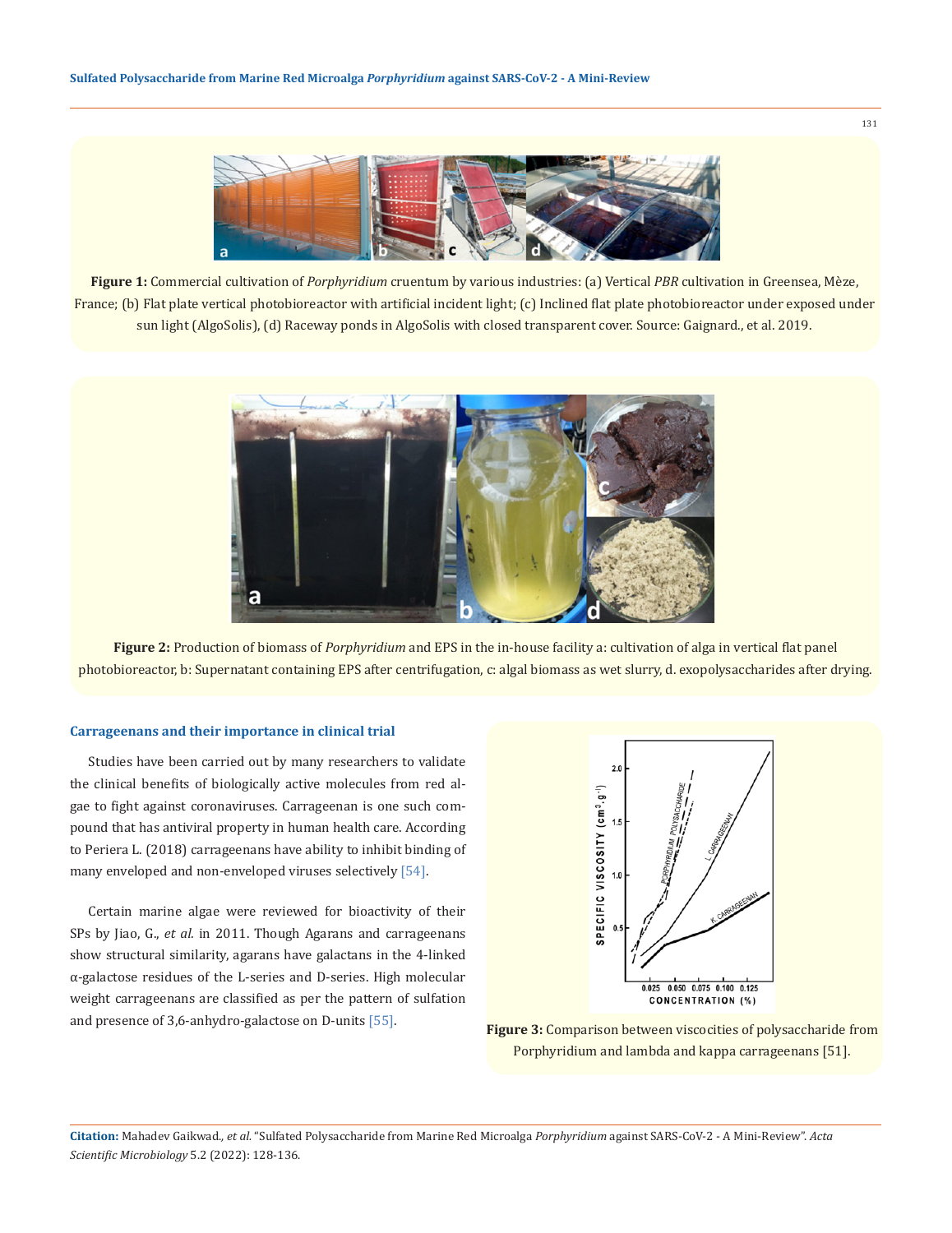Studies were conducted on patients reporting common cold caused by coronaviruses in 2014. Medical practitioners-initiated treatment with nasal spray containing carrageenan in patients showing early cold symptoms. 50% of patients were treated with iota-carrageenan nasal spray three times in a day for one week and 50% patients were supplemented with placebo nasal spray. Patients receiving carrageenan reduced duration of cold than those who received placebo spray. Furthermore, relapses were also accounted in the study which confirm lesser relapse in case of patients treated with carrageenan nasal spray compared to placebo treatment. Viral titer was also found to be lower in patients treated with carrageenan [56]. Morokutti-Kurz, M., (2017) treated patients reporting sore throat with hexylresorcinol, Amylmetacresol/ 2,4-dichlorobenzyl alcohol or carrageenan lozenges as active ingredients. As per the results only carrageenan lozenges were active against H1N1n, HRV8, HRV1a, CoxasackievirusA10 and hCoV OC43 [57]. Similar studies were conducted on patients reporting rhinitis and sinusitis caused by HRv1a and hCoV OC43. Treatment included two active components as xylometazoline HCl and iotacarrageenan without influencing each other and exhibiting their decongestion and antiviral activities respectively [58].

Carrageenan derived from red algae at the concentration of 400 µg/ml inhibits cell death in case of coronavirus infected patients. Among three types of carrageenans, iota, lambda and kappa, only iota carrageenan demonstrated cell death inhibition at very low concentration of 4 µg/ml. other two types require quite high concentration to show positive effects. They also noted that carrageenan pretreated cells remain well protected against coronavirus infection. These results indicate the positive response of carrageenan against coronavirus infection when applied onto solid surface of sanitary material like glove, tissue, masks, cotton swab, etc. [59]. Leibbrandt., *et al.* carried out a study in 2010 on oseltamivir resistant H1N1 influenza strains which was pandemic in 2009. They used iota carrageenan to find its action against this virus and concluded as a potent inhibitor of Influenza-A virus infection [60].

Recently iota carrageenan from red alga is incorporated into nasal spray Nasitrol**®** which is launched by Amcyte Pharma in US with the belief that it can resist the transmittance of COVID-19 [61]. According to one clinical trial study, nasal spray containing iota-carrageenan significantly prevented COVID-19 among healthcare workers who were taking care of COVID-19 patients in hospital [62].

#### **Extraction of carrageenan**

A reliable commercial extraction method for kappa, iota and lambda carrageenan was demonstrated by Ramalingam and colleagues in 2003 from marine macroalgae. Extraction of Lambda and iota carrageenans are processed though sun-dried and washed biomass. This is followed by washing dried material in hot environment and filtering the material. The filtrate is evaporated and carrageenans precipitated using alcohol precipitation. The precipitated carrageenans are collected after centrifugation which is dried and powdered [63].

#### **Safety aspects of carrageenan**

In the past 600 years and before, carrageenan has been included in the food applications. Carrageenan is recognized as safe (GRAS) due to its safe use of history since long time by USFDA [64]. Carrageenan is usually found excreted along with exopolysaccharides which contain many other important polysaccharides. The presence of which may also enhance the efficacy of carrageenan.

#### **Exopolysaccharides extraction from** *Porphyridium*

By using cross flow membrane filtration technique, Balti R., *et al*. 2018 extracted EPS from *Porphyridium*. The extraction of crude EPS is also possible from alcohol by concentrating the liquid. Chilled ethanol 90-100% and centrifuged supernatant are mixed in equal volumes and exposed to 4°C overnight. This treatment increases the concentration of EPS. After precipitation, the EPS obtained is dried for further use [65].

## **Exopolysaccharides from** *Porphyridium* **and their antiviral applications**

It is evident that animals and algae from marine environment produce sulfated polysaccharides with antiviral activity against many viruses [52]. Exopolysaccharides extracted from various marine red algae are summarized for their antiviral activity by Raposo., *et al.* in 2013. *Porphyridium* EPS is known to control viruses like retrovirus, VARICELA ZOSTER VIRUS [24] HSV-1 and 2 [66], MuSV/ MuLV, MuSV-124, VHSV, HBV, AFRICAN SWINE FEVER VIRUS, VACV and VACV-GFP, VESICULAR STOMATITIS VIRUS and ECTROMELIA VIRUS [52]. This makes it a unique application in medicinal field.

*Porphyridium* EPS is demonstrated to boost immunity in mouse. This is achieved by improving proliferation of spleen cells and de-

**Citation:** Mahadev Gaikwad.*, et al.* "Sulfated Polysaccharide from Marine Red Microalga *Porphyridium* against SARS-CoV-2 - A Mini-Review". *Acta Scientific Microbiology* 5.2 (2022): 128-136.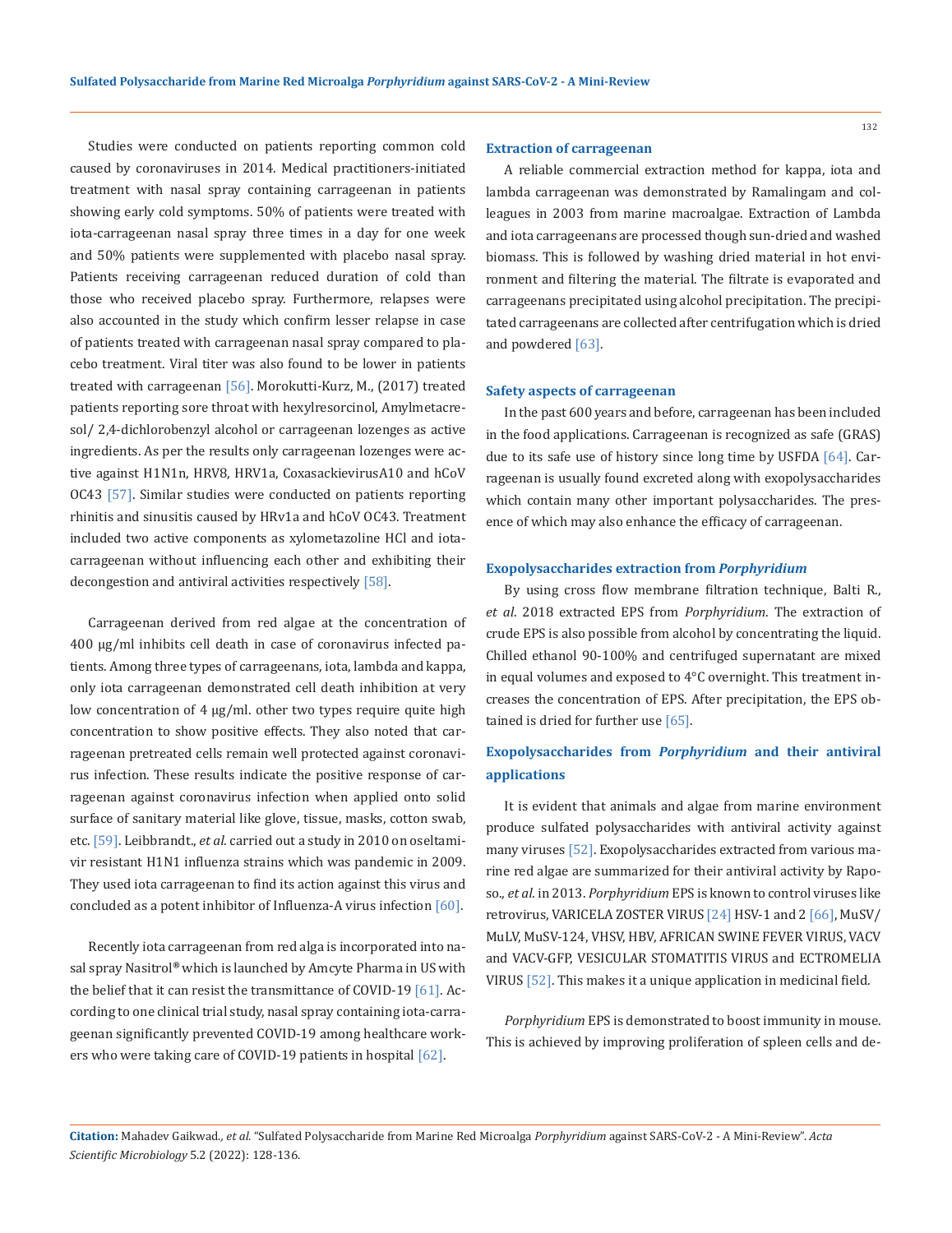veloping a greater number of killer cells. The antiviral activity of sulphated polysaccharides is determined by the degree of sulfation. In some semisynthetic polysaccharides it is documented that high sulfation of polysaccharides leads to higher antiviral activity [40].

In 2018, Lemos D., *et al.* extracted and analyzed EPS from *Porphyridium* and found the coexistence of antiviral carrageenan with agar and xanthum gum. Along with exopolysaccharides *Porphyridium* also secretes important sugar molecules like N-acetylglucosamine that are known to bind pathogen with slight modification in the saccharide part  $[67]$ . The same is also used as a substrate for production of most common sialic acid (N-Acetylneuraminic acid), that act as a surface receptor for most of the influenza viruses [68]. Chemically synthesized clinical molecules containing this sialic are used to produce inhibitors of nuraminidase which is potential against influenza viruses [69].

#### **Conclusion**

From several analytical reports globally carried out on antiviral activity of SPs from *Porphyridium*, it can be concluded that this molecule can be a great source to combat viral diseases. Its immune boosting property supports the multipurpose use of SPs in COVID-19 pandemic. Marine polysaccharides from seaweeds have great antiviral activities and specifically against SARS-CoV-2. Polysaccharides are believed to interact with the binding of SARS-CoV2 and HSPG or EGFR pathway. Polysaccharides can also changes induce structural changes of SARS-CoV2 RBD protein [70]. As mentioned earlier, coronaviral respiratory disorders are controlled by carrageenans from different biological sources including *Porphyridium* and hence its role in the current pandemic situation is also expected to be admirable. The spreading rate of COVID-19 is huge and created a serious threat to the world which requires very rapid research for preventing and curing the disease. To add a brick to the building of research we can attempt SPs and carrageenan extracted from *Porphyridium* in clinical studies and help to reduce viral spread. Due to presence of multiple compounds in the EPS of *Porphyridium*, this organism and its compounds can change the scenario in treating and preventing COVID-19 pandemic. To find the preventive application, SPs can be coated on respiratory masks and in sanitary products as antiviral agents. This review can help scientists build strong base in developing products for fighting against the virus causing COVID-19 and treating the symptoms.

#### **Conflict of Interest**

There are no conflicts of interest in the current review paper.

#### **Acknowledgements**

Authors acknowledge the support provided by Dr. Ajit Sapre, Head (RandD division), Reliance Industries Ltd for writing this review.

### **Bibliography**

- 1. [E De Clercq. "Antiviral drugs in current chemical reviews".](https://pubmed.ncbi.nlm.nih.gov/15125867/) *[Journal of Clinical Virology](https://pubmed.ncbi.nlm.nih.gov/15125867/)* 30 (2004): 115-133.
- 2. R Ginsberg W., *et al.* ["Inhibition of mumps virus multiplication](https://pubmed.ncbi.nlm.nih.gov/18912891/)  by a polysaccharide". *[Proceedings of the Society Experimental](https://pubmed.ncbi.nlm.nih.gov/18912891/)  [Biology and Medicine](https://pubmed.ncbi.nlm.nih.gov/18912891/)* 66 (1947).
- 3. [AJ Nahmias and S Kibrick. "Inhibitory effect of heparin on her](https://pubmed.ncbi.nlm.nih.gov/4289440/)pes simplex virus". *Journal of Bacteriology* [87.5 \(1964\): 1060-](https://pubmed.ncbi.nlm.nih.gov/4289440/) [1066.](https://pubmed.ncbi.nlm.nih.gov/4289440/)
- 4. G Bedoux., *et al.* ["Antiviral and Cytotoxic Activities of Polysac](https://journals.sagepub.com/doi/abs/10.1177/1934578X1701200602)[charides Extracted from Four Tropical Seaweed Species".](https://journals.sagepub.com/doi/abs/10.1177/1934578X1701200602) *Nat[ural Product Communications](https://journals.sagepub.com/doi/abs/10.1177/1934578X1701200602)* 12.6 (2017): 807-811.
- 5. Z Sun., *et al.* ["Aloe Polysaccharides Inhibit Influenza A Virus](https://pubmed.ncbi.nlm.nih.gov/30319596/) [Infection-A Promising Natural Anti-flu Drug".](https://pubmed.ncbi.nlm.nih.gov/30319596/) *Frontiers in Microbiology* [9 \(2018\): 2338.](https://pubmed.ncbi.nlm.nih.gov/30319596/)
- 6. H Xirui., *et al.* ["Advances in antiviral polysaccharides derived](https://pubmed.ncbi.nlm.nih.gov/31826474/)  [from edible and medicinal plants and mushrooms".](https://pubmed.ncbi.nlm.nih.gov/31826474/) *Carbohydrate Polymers* [229 \(2020\): 115548.](https://pubmed.ncbi.nlm.nih.gov/31826474/)
- 7. A Piperno., *et al.* ["Exploring the entrapment of antiviral agents](https://www.researchgate.net/publication/327179270_Exploring_the_entrapment_of_antiviral_agents_in_hyaluronic_acid-cyclodextrin_conjugates) [in hyaluronic acid-cyclodextrin conjugates".](https://www.researchgate.net/publication/327179270_Exploring_the_entrapment_of_antiviral_agents_in_hyaluronic_acid-cyclodextrin_conjugates) *Journal of Inclu[sion Phenomena and Macrocyclic Chemistry](https://www.researchgate.net/publication/327179270_Exploring_the_entrapment_of_antiviral_agents_in_hyaluronic_acid-cyclodextrin_conjugates)* 93 (2019): 33-40.
- 8. [J Wilson. "The Efficacy of Utilizing Chitosan as an Antiviral](https://scholarworks.gsu.edu/cgi/viewcontent.cgi?article=1425&context=iph_theses)  [Agent in Water Treatmen, Masters dissertation". Emory Uni](https://scholarworks.gsu.edu/cgi/viewcontent.cgi?article=1425&context=iph_theses)[versity \(2015\).](https://scholarworks.gsu.edu/cgi/viewcontent.cgi?article=1425&context=iph_theses)
- 9. C Gugliandolo., *et al.* ["Antiviral and immunomodulatory effects](https://pubmed.ncbi.nlm.nih.gov/24354946/)  [of a novel bacterial exopolysaccharide of shallow marine vent](https://pubmed.ncbi.nlm.nih.gov/24354946/)  origin". *[Journal of Applied Microbiology](https://pubmed.ncbi.nlm.nih.gov/24354946/)* 116.4 (2014): 1028- [1034.](https://pubmed.ncbi.nlm.nih.gov/24354946/)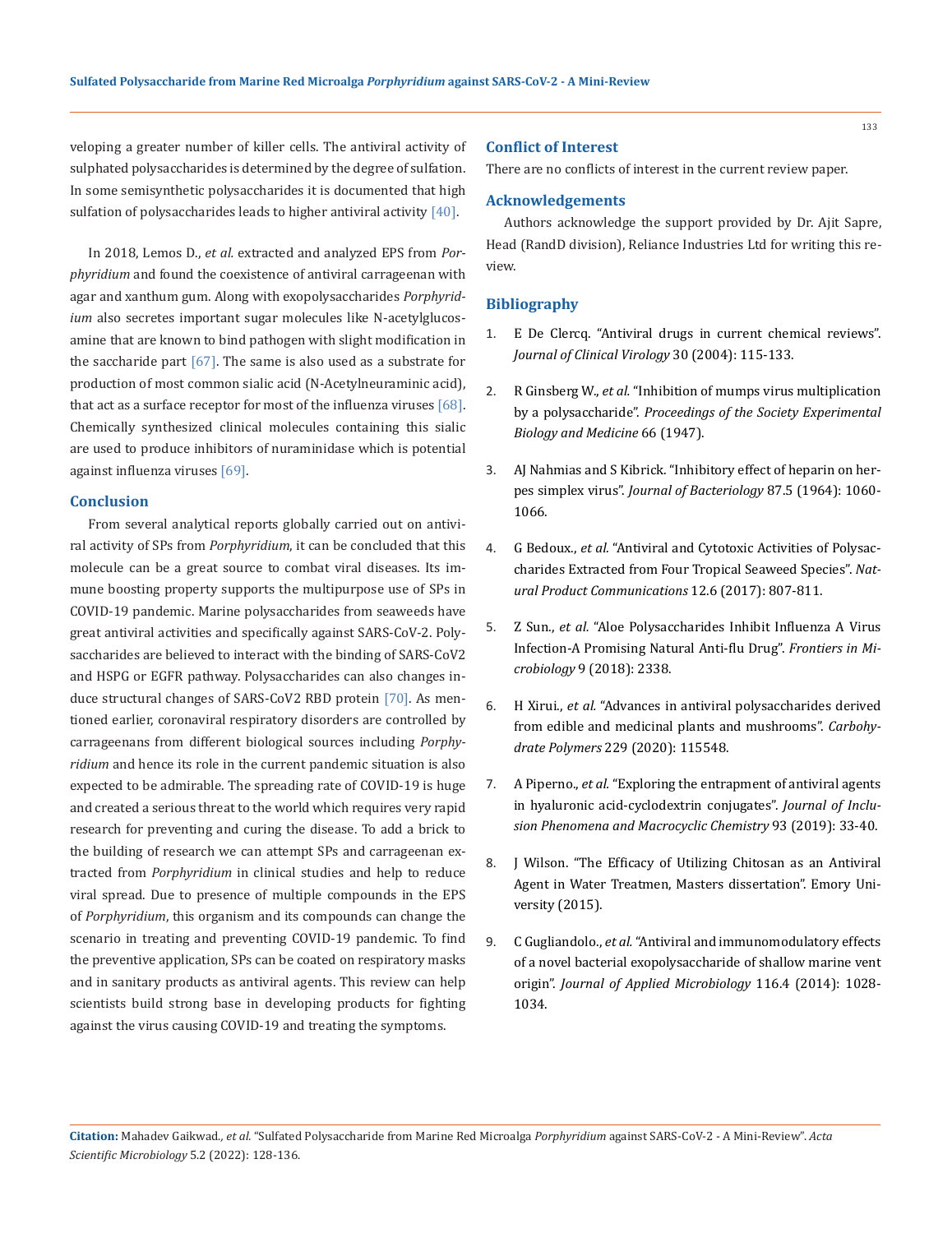- 10. V Rincão., *et al.* ["Polysaccharides and extracts from Lentinula](https://www.ncbi.nlm.nih.gov/pmc/articles/PMC3292946/) [edodes: structural features and antiviral activity".](https://www.ncbi.nlm.nih.gov/pmc/articles/PMC3292946/) *Virology Journal* [15 \(2012\): 37.](https://www.ncbi.nlm.nih.gov/pmc/articles/PMC3292946/)
- 11. M Talyshinsky., *et al.* ["Anti-viral activity of red microalgal poly](https://www.ncbi.nlm.nih.gov/pmc/articles/PMC140136/)[saccharides against retroviruses".](https://www.ncbi.nlm.nih.gov/pmc/articles/PMC140136/) *Cancer Cell International* 2 [\(2002\): 8.](https://www.ncbi.nlm.nih.gov/pmc/articles/PMC140136/)
- 12. [HHA Gomaa and GA Elshoubaky. "Antiviral Activity of Sulfated](https://www.ncbi.nlm.nih.gov/pmc/articles/PMC7836841/) [Polysaccharides Carrageenan from Some Marine Seaweeds".](https://www.ncbi.nlm.nih.gov/pmc/articles/PMC7836841/) *[International Journal of Current Pharmaceutical Review and](https://www.ncbi.nlm.nih.gov/pmc/articles/PMC7836841/) Research* [7.1 \(2015\): 34-42.](https://www.ncbi.nlm.nih.gov/pmc/articles/PMC7836841/)
- 13. A Ahmadi., *et al.* ["Antiviral Potential of Algae Polysaccharides](https://www.hindawi.com/journals/bmri/2015/825203/) [Isolated from Marine Sources: A Review".](https://www.hindawi.com/journals/bmri/2015/825203/) *BioMed Research In[ternational](https://www.hindawi.com/journals/bmri/2015/825203/)* (2015).
- 14. NV Krylova., *et al.* ["The Comparative Analysis of Antiviral Ac](https://www.ncbi.nlm.nih.gov/pmc/articles/PMC7230360/)[tivity of Native and Modified Fucoidans from Brown Algae Fu](https://www.ncbi.nlm.nih.gov/pmc/articles/PMC7230360/)cus evanescens *In Vitro* and *In Vivo*". *[Marine Drugs](https://www.ncbi.nlm.nih.gov/pmc/articles/PMC7230360/)* 18 (2020): [224.](https://www.ncbi.nlm.nih.gov/pmc/articles/PMC7230360/)
- 15. C Almeida., *et al.* ["Bioactivities from marine algae of the genus](https://www.ncbi.nlm.nih.gov/pmc/articles/PMC3155369/) Gracilaria". *[International Journal of Molecular Sciences](https://www.ncbi.nlm.nih.gov/pmc/articles/PMC3155369/)* 12.7 [\(2011\): 550-573.](https://www.ncbi.nlm.nih.gov/pmc/articles/PMC3155369/)
- 16. C Sasone., *et al.* ["Marine Algal Antioxidants as Potential Vectors](https://pubmed.ncbi.nlm.nih.gov/32392759/) [for Controlling Viral Diseases".](https://pubmed.ncbi.nlm.nih.gov/32392759/) *Antioxidants* 9 (2020): 392.
- 17. GA Lutzu., *et al.* ["Feasibility of attached cultivation for polysac](https://pubmed.ncbi.nlm.nih.gov/27614620/)[charides production by](https://pubmed.ncbi.nlm.nih.gov/27614620/) *Porphyridium* cruentum". *Bioprocess [and Biosystems Engineering](https://pubmed.ncbi.nlm.nih.gov/27614620/)* 40 (2017): 73-83.
- 18. S Singh., *et al.* ["Extracellular polysaccharide production in out](https://www.semanticscholar.org/paper/Extracellular-polysaccharide-production-in-outdoor-Singh-Arad/81adee647e7e142f9acd2994e10375d00c09572d)door mass cultures of *Porphyridium* [sp. in flat plate glass reac](https://www.semanticscholar.org/paper/Extracellular-polysaccharide-production-in-outdoor-Singh-Arad/81adee647e7e142f9acd2994e10375d00c09572d)tors". *[Journal of Applied Phycology](https://www.semanticscholar.org/paper/Extracellular-polysaccharide-production-in-outdoor-Singh-Arad/81adee647e7e142f9acd2994e10375d00c09572d)* 12 (2000): 269-275.
- 19. M Gaikwad., *et al.* ["On occurrence of the genus](https://www.researchgate.net/publication/317400246_ON_OCCURRENCE_OF_THE_GENUS_PORPHYRIDIUM_NAGELI_NEW_TO_INDIA) *Porphyridium* nageli: New to India". *[Journal of Algal Biomass Utilization](https://www.researchgate.net/publication/317400246_ON_OCCURRENCE_OF_THE_GENUS_PORPHYRIDIUM_NAGELI_NEW_TO_INDIA)* 1.1 [\(2009\): 102-106.](https://www.researchgate.net/publication/317400246_ON_OCCURRENCE_OF_THE_GENUS_PORPHYRIDIUM_NAGELI_NEW_TO_INDIA)
- 20. B Simon., *et al.* ["Degradation of the cell-wall polysaccharide of](https://onlinelibrary.wiley.com/doi/10.1111/j.0022-3646.1992.00460.x) *Porphyridium* [sp. \(Rhodophyta\) by means of enzymatic activ](https://onlinelibrary.wiley.com/doi/10.1111/j.0022-3646.1992.00460.x)[ity of its predator Gymnodium sp. \(Pyrrophyta\)".](https://onlinelibrary.wiley.com/doi/10.1111/j.0022-3646.1992.00460.x) *Journal of Phycology*[28 \(1992\): 460-465.](https://onlinelibrary.wiley.com/doi/10.1111/j.0022-3646.1992.00460.x)
- 21. S Garesh., *et al.* ["Characterization of the extracellular polysac](https://www.researchgate.net/publication/223924476_Characterization_of_the_extracellular_polysaccharide_of_Porphyridium_sp_Molecular_weight_determination_and_rheological_properties)charide of *Porphyridium* [sp.: molecular weight determina](https://www.researchgate.net/publication/223924476_Characterization_of_the_extracellular_polysaccharide_of_Porphyridium_sp_Molecular_weight_determination_and_rheological_properties)[tion and rheological properties".](https://www.researchgate.net/publication/223924476_Characterization_of_the_extracellular_polysaccharide_of_Porphyridium_sp_Molecular_weight_determination_and_rheological_properties) *Carbohydrate Polymer* 50.2 [\(2002\): 83-189.](https://www.researchgate.net/publication/223924476_Characterization_of_the_extracellular_polysaccharide_of_Porphyridium_sp_Molecular_weight_determination_and_rheological_properties)
- 22. SB Majee., *et al.* ["Pharmacological, pharmaceutical, cosmetic](https://www.researchgate.net/publication/313485474_Pharmacological_pharmaceutical_cosmetic_and_diagnostic_applications_of_sulfated_polysaccharides_from_marine_algae_and_bacteria) [and diagnostic applications of sulfated polysaccharides from](https://www.researchgate.net/publication/313485474_Pharmacological_pharmaceutical_cosmetic_and_diagnostic_applications_of_sulfated_polysaccharides_from_marine_algae_and_bacteria)  marine algae and bacteria". *African [Journal of Pharmacy and](https://www.researchgate.net/publication/313485474_Pharmacological_pharmaceutical_cosmetic_and_diagnostic_applications_of_sulfated_polysaccharides_from_marine_algae_and_bacteria)  Pharmacology* [11.5 \(2017\): 68-77.](https://www.researchgate.net/publication/313485474_Pharmacological_pharmaceutical_cosmetic_and_diagnostic_applications_of_sulfated_polysaccharides_from_marine_algae_and_bacteria)
- 23. CA Pujol., *et al.* ["Novel dl-galactan hybrids from the red sea](https://pubmed.ncbi.nlm.nih.gov/12238532/)[weed Gymnogongrus torulosus are potent inhibitors of herpes](https://pubmed.ncbi.nlm.nih.gov/12238532/) simplex virus and dengue virus". *[Antiviral Chemistry and Che](https://pubmed.ncbi.nlm.nih.gov/12238532/)motherapy* [13 \(2002\): 83-89.](https://pubmed.ncbi.nlm.nih.gov/12238532/)
- 24. Burrell J., *et al.* ["Fenner and White's Medical Virology". Aca](https://www.elsevier.com/books/fenner-and-whites-medical-virology/burrell/978-0-12-375156-0)[demic Press \(2016\).](https://www.elsevier.com/books/fenner-and-whites-medical-virology/burrell/978-0-12-375156-0)
- 25. H Harapan., *et al.* ["Coronavirus disease 2019 \(COVID-19\): A](https://pubmed.ncbi.nlm.nih.gov/32340833/)  literature review". *Journal of [Infection and Public Health](https://pubmed.ncbi.nlm.nih.gov/32340833/)* 13 [\(2020\): 667-673.](https://pubmed.ncbi.nlm.nih.gov/32340833/)
- 26. R Lu., *et al.* ["Genomic characterization and epidemiology of](https://pubmed.ncbi.nlm.nih.gov/32007145/) [2019 novel coronavirus: implications for virus origins and re](https://pubmed.ncbi.nlm.nih.gov/32007145/)ceptor binding". *The Lancet* [395.10224 \(2020\): 565-574.](https://pubmed.ncbi.nlm.nih.gov/32007145/)
- 27. [A Fip Health. "CORONAVIRUS SARS-CoV-2/ COVID-19 PAN-](https://www.fip.org/files/content/priority-areas/coronavirus/Coronavirus-guidance-update-ENGLISH.pdf)[DEMIC: Information and interim guidelines for pharmacists](https://www.fip.org/files/content/priority-areas/coronavirus/Coronavirus-guidance-update-ENGLISH.pdf) [and the pharmacy workforce" \(2020\).](https://www.fip.org/files/content/priority-areas/coronavirus/Coronavirus-guidance-update-ENGLISH.pdf)
- 28. [SR Weiss and SN Martin. "Coronavirus Pathogenesis and the](https://pubmed.ncbi.nlm.nih.gov/16339739/) [Emerging Pathogen Severe Acute Respiratory Syndrome Coro](https://pubmed.ncbi.nlm.nih.gov/16339739/)navirus". *[Microbiology and Molecular Biology Reviews](https://pubmed.ncbi.nlm.nih.gov/16339739/)* 69.4 [\(2005\): 635- 664.](https://pubmed.ncbi.nlm.nih.gov/16339739/)
- 29. Q Li., *et al.* ["Early transmission dynamics in Wuhan, China,](https://www.nejm.org/doi/full/10.1056/nejmoa2001316) [of novel coronavirus-infected pneumonia".](https://www.nejm.org/doi/full/10.1056/nejmoa2001316) *The New England Journal of Medicine* [32.13 \(2020\): 1199-1207.](https://www.nejm.org/doi/full/10.1056/nejmoa2001316)
- 30. W Yu., *et al.* ["Decoding the evolution and transmissions of the](https://pubmed.ncbi.nlm.nih.gov/32351056/)  [novel pneumonia coronavirus \(SARS-CoV-2/HCoV-19\) using](https://pubmed.ncbi.nlm.nih.gov/32351056/) [whole genomic data".](https://pubmed.ncbi.nlm.nih.gov/32351056/) *Zoological Research* 41.3 (2020): 247.
- 31. U Kramer., *et al.* ["Is there any correlation between severity of](https://pubmed.ncbi.nlm.nih.gov/16490042/) [epilepsy and cognitive abilities in patients with temporal lobe](https://pubmed.ncbi.nlm.nih.gov/16490042/)  epilepsy?". *[European Journal of Neurology](https://pubmed.ncbi.nlm.nih.gov/16490042/)* 13.2 (2006): 130- [134.](https://pubmed.ncbi.nlm.nih.gov/16490042/)

**Citation:** Mahadev Gaikwad.*, et al.* "Sulfated Polysaccharide from Marine Red Microalga *Porphyridium* against SARS-CoV-2 - A Mini-Review". *Acta Scientific Microbiology* 5.2 (2022): 128-136.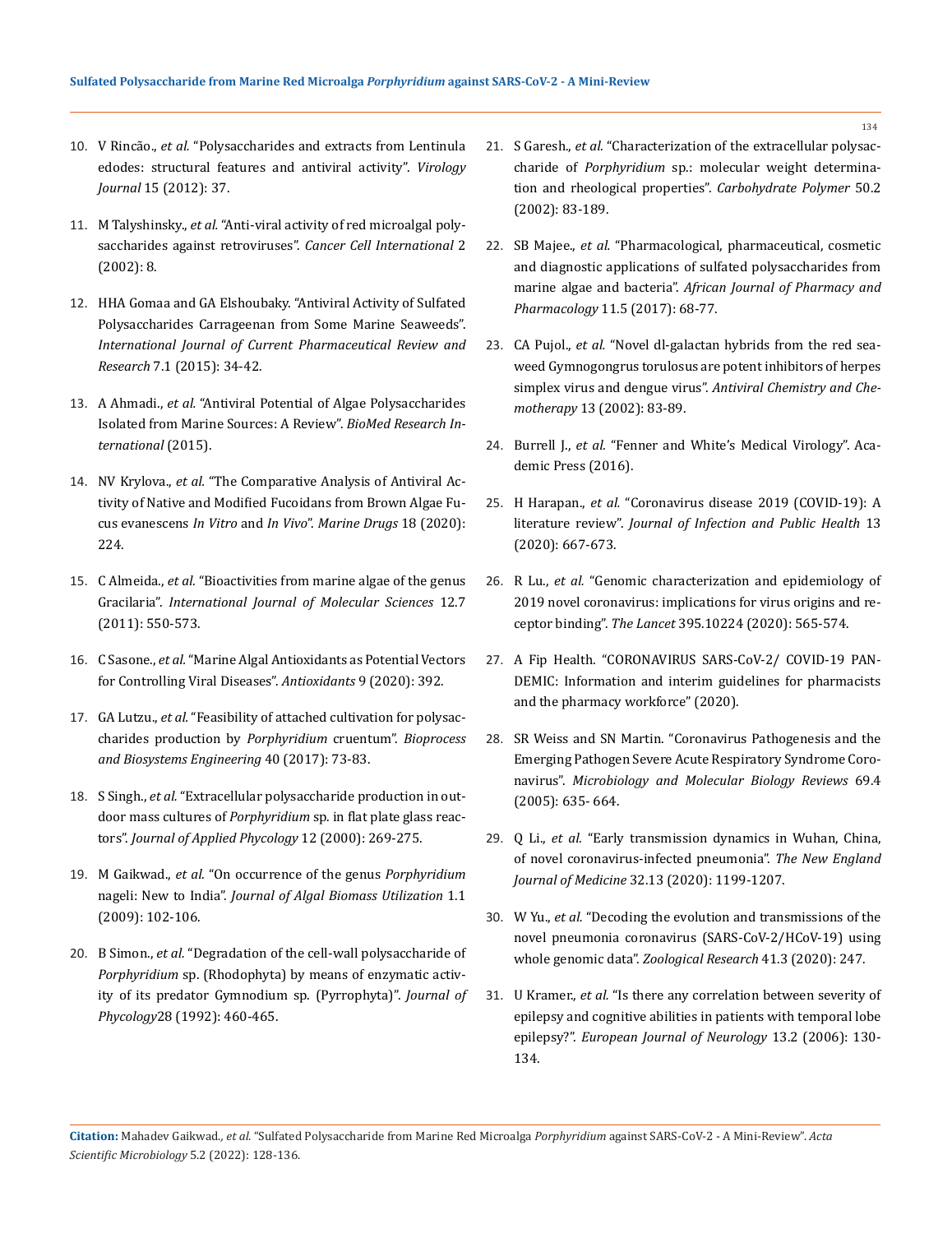- 32. I Wijesekara., *et al.* ["Biological activities and potential health](https://www.sciencedirect.com/science/article/abs/pii/S0144861710008751) [benefits of sulfated polysaccharides derived from marine al](https://www.sciencedirect.com/science/article/abs/pii/S0144861710008751)gae". *[Carbohydrate Polymers](https://www.sciencedirect.com/science/article/abs/pii/S0144861710008751)* 84.1 (2011): 14-21.
- 33. [DH Ngo and K Se-Kwon. "Sulfated polysaccharides as bioactive](https://pubmed.ncbi.nlm.nih.gov/23994790/) agents from marine algae". *[International Journal of Biological](https://pubmed.ncbi.nlm.nih.gov/23994790/) [Macromolecules](https://pubmed.ncbi.nlm.nih.gov/23994790/)* 62 (2003): 70-75.
- 34. P Seedevi., *et al.* ["Isolation and characterization of sulfated](https://www.imedpub.com/articles/isolation-and-characterization-of-sulphated-polysaccharides-from-codiumtomentosum-j-stackhouse-1797-collected-from-southeast-coast.pdf) [polysaccharides from Codium tomentosum \(J. Stackhouse,](https://www.imedpub.com/articles/isolation-and-characterization-of-sulphated-polysaccharides-from-codiumtomentosum-j-stackhouse-1797-collected-from-southeast-coast.pdf) [1797\) collected from southeast coast of India".](https://www.imedpub.com/articles/isolation-and-characterization-of-sulphated-polysaccharides-from-codiumtomentosum-j-stackhouse-1797-collected-from-southeast-coast.pdf) *Advances in Applied Science Research* [4.5 \(2013\): 72-77.](https://www.imedpub.com/articles/isolation-and-characterization-of-sulphated-polysaccharides-from-codiumtomentosum-j-stackhouse-1797-collected-from-southeast-coast.pdf)
- 35. TH Silva., *et al.* ["Marine algae sulfated polysaccharides for tis](https://www.ncbi.nlm.nih.gov/pmc/articles/PMC3568112/)[sue engineering and drug delivery approaches".](https://www.ncbi.nlm.nih.gov/pmc/articles/PMC3568112/) *Biomatter* 2.4 [\(2012\): 278-289.](https://www.ncbi.nlm.nih.gov/pmc/articles/PMC3568112/)
- 36. RS Aquino., *et al.* ["Rising from the Sea: Correlations between](https://pubmed.ncbi.nlm.nih.gov/21552557/) [Sulfated Polysaccharides and Salinity in Plants".](https://pubmed.ncbi.nlm.nih.gov/21552557/) *PLoS ONE* 6.4 [\(2011\): e18862.](https://pubmed.ncbi.nlm.nih.gov/21552557/)
- 37. HB Nader., *et al.* ["Heparins and heparinoids: occurrence, struc](https://pubmed.ncbi.nlm.nih.gov/15078126/)[ture and mechanism of antithrombotic and hemorrhagic ac](https://pubmed.ncbi.nlm.nih.gov/15078126/)tivities". *[Current Pharmaceutical Design](https://pubmed.ncbi.nlm.nih.gov/15078126/)* 10 (2004): 951-966.
- 38. [VH Pomin. "Structural and functional insights into sulfated](https://pubmed.ncbi.nlm.nih.gov/19568930/) [galactans: a systematic review".](https://pubmed.ncbi.nlm.nih.gov/19568930/) *Glycoconjugate Journal* 27 [\(2010\): 1-12.](https://pubmed.ncbi.nlm.nih.gov/19568930/)
- 39. J Silva., *et al.* ["Biological activities of the sulfated polysac](https://www.researchgate.net/publication/262627641_Biological_activities_of_the_sulfated_polysaccharide_from_the_vascular_plant_Halodule_wrightii)[charide from the vascular plant Halodule wrightii".](https://www.researchgate.net/publication/262627641_Biological_activities_of_the_sulfated_polysaccharide_from_the_vascular_plant_Halodule_wrightii) *Revista [Brasileira de Farmacognosia](https://www.researchgate.net/publication/262627641_Biological_activities_of_the_sulfated_polysaccharide_from_the_vascular_plant_Halodule_wrightii)* 22.1 (2012): 94-101.
- 40. T Ghosh., *et al.* ["Focus on antivirally active sulfated polysac](https://pubmed.ncbi.nlm.nih.gov/18815291/)[charides: from structure-activity analysis to clinical evalua](https://pubmed.ncbi.nlm.nih.gov/18815291/)tion". *Glycobiology* [19.1 \(2009\): 2-15.](https://pubmed.ncbi.nlm.nih.gov/18815291/)
- 41. C Parish., *et al.* ["A Polyanion Binding Site on the CD4 Molecule.](https://pubmed.ncbi.nlm.nih.gov/2380554/) [Proximity to the HIV-gp120 Binding Region".](https://pubmed.ncbi.nlm.nih.gov/2380554/) *Journal of Immunology* [145 \(1990\): 1188-1195.](https://pubmed.ncbi.nlm.nih.gov/2380554/)
- 42. [M Andrew and G Jayaraman. "Marine sulfated polysaccharides](https://www.sciencedirect.com/science/article/pii/S0008621521000951) [as potential antiviral drug candidates to treat Corona Virus](https://www.sciencedirect.com/science/article/pii/S0008621521000951) disease (COVID-19)". *[Carbohydrate Research](https://www.sciencedirect.com/science/article/pii/S0008621521000951)* 505 (2021): [108326.](https://www.sciencedirect.com/science/article/pii/S0008621521000951)
- 43. PS Kwon., *et al.* ["Sulfated polysaccharides effectively inhibit](https://www.nature.com/articles/s41421-020-00192-8) SARS-CoV-2 *in vitro*". *[Cell Discovery](https://www.nature.com/articles/s41421-020-00192-8)* 6 (2020): 50.
- 44. A Salih., *et al.* ["Marine Sulfated Polysaccharides as Promis](https://www.proquest.com/openview/b11fe565dc6a1be220b045b251b3c61e/1?pq-origsite=gscholar&cbl=2032365)[ing Antiviral Agents: A Comprehensive Report and Modeling](https://www.proquest.com/openview/b11fe565dc6a1be220b045b251b3c61e/1?pq-origsite=gscholar&cbl=2032365)  [Study Focusing on SARS CoV-2".](https://www.proquest.com/openview/b11fe565dc6a1be220b045b251b3c61e/1?pq-origsite=gscholar&cbl=2032365) *Marine Drugs* 19 (2021): 406.
- 45. S Song., *et al.* ["Inhibitory activities of marine sulfated polysac](https://pubs.rsc.org/en/content/articlelanding/2020/fo/d0fo02017f)[charides against SARS-CoV-2".](https://pubs.rsc.org/en/content/articlelanding/2020/fo/d0fo02017f) *Food and Function* 11.9 (2020): [7415-7420.](https://pubs.rsc.org/en/content/articlelanding/2020/fo/d0fo02017f)
- 46. P Adhika., *et al.* ["Bioactivity of Red Seaweed Gracilaria arcuata](https://www.researchgate.net/publication/320121626_Bioactivity_of_Red_Seaweed_Gracilaria_arcuata_against_Aeromonas_hydrophila_and_Vibrio_sp)  [against Aeromonas hydrophila and Vibrio sp".](https://www.researchgate.net/publication/320121626_Bioactivity_of_Red_Seaweed_Gracilaria_arcuata_against_Aeromonas_hydrophila_and_Vibrio_sp) *The Natural [Products Journal](https://www.researchgate.net/publication/320121626_Bioactivity_of_Red_Seaweed_Gracilaria_arcuata_against_Aeromonas_hydrophila_and_Vibrio_sp)* 8 (2018): 147.
- 47. C Gaignard., *et al.* ["Screening of marine microalgae: Investiga](https://www.sciencedirect.com/science/article/abs/pii/S2211926419303261)[tion of new exopolysaccharide producers".](https://www.sciencedirect.com/science/article/abs/pii/S2211926419303261) *Algal Research - [Biomass, Biofuels and Bioproducts](https://www.sciencedirect.com/science/article/abs/pii/S2211926419303261)* 44 (2019): 101711.
- 48. Z Csogör., *et al.* ["Growth and product formation of](https://www.researchgate.net/publication/226305987_Growth_and_product_formation_of_Porphyridium_purpureum) *Porphyridium purpureum*". *[Journal of Applied Phycology](https://www.researchgate.net/publication/226305987_Growth_and_product_formation_of_Porphyridium_purpureum)* 13 (2001): [317-324.](https://www.researchgate.net/publication/226305987_Growth_and_product_formation_of_Porphyridium_purpureum)
- 49. N Soanen., *et al.* ["Improvement of exopolysaccharide produc](https://pubmed.ncbi.nlm.nih.gov/26944455/)tion by *Porphyridium* marinum". *[Bioresource Technology](https://pubmed.ncbi.nlm.nih.gov/26944455/)* 213 [\(2016\): 231-238.](https://pubmed.ncbi.nlm.nih.gov/26944455/)
- 50. [V Venugopal. "Sulfated and non-sulfated polysaccharides](https://www.ncbi.nlm.nih.gov/pmc/articles/PMC4820297/) [from seaweeds and their uses: An overview".](https://www.ncbi.nlm.nih.gov/pmc/articles/PMC4820297/) *EC Nutrition* 14 [\(2019\): 126-141.](https://www.ncbi.nlm.nih.gov/pmc/articles/PMC4820297/)
- 51. S Arad., *et al.* ["The potential of production of sulfated polysac](https://www.researchgate.net/publication/225526593_The_potential_of_production_of_sulfated_polysaccharides_from_Porphyridium)charides from *Porphyridium*". *[Plant and Soil](https://www.researchgate.net/publication/225526593_The_potential_of_production_of_sulfated_polysaccharides_from_Porphyridium)* 89 (1985): 117- [127.](https://www.researchgate.net/publication/225526593_The_potential_of_production_of_sulfated_polysaccharides_from_Porphyridium)
- 52. [DMRMBDMAM Raposo MF. "Bioactivity and applications of](https://pubmed.ncbi.nlm.nih.gov/23344113/) [sulfated polysaccharides from marine microalgae".](https://pubmed.ncbi.nlm.nih.gov/23344113/) *Marine Drugs* [11 \(2013\): 233-252.](https://pubmed.ncbi.nlm.nih.gov/23344113/)
- 53. C Gaignard., *et al.* ["New horizons in culture and valorization of](https://pubmed.ncbi.nlm.nih.gov/30500354/)  red microalgae". *Biotechnology Advances* [37 \(2019\): 193-222.](https://pubmed.ncbi.nlm.nih.gov/30500354/)
- 54. [L Periera. "Therapeutic and Nutritional Uses of Algae". A Sci](https://www.researchgate.net/publication/322619692_Therapeutic_and_nutritional_use_of_algae-promo_CRC)[ence publisher's book. CRC Press18 895.](https://www.researchgate.net/publication/322619692_Therapeutic_and_nutritional_use_of_algae-promo_CRC)
- 55. G Jiao., *et al.* ["Chemical Structures and Bioactivities of Sulfated](https://www.ncbi.nlm.nih.gov/pmc/articles/PMC3093253/) [Polysaccharides from Marine Algae".](https://www.ncbi.nlm.nih.gov/pmc/articles/PMC3093253/) *Marine Drugs* 9 (2011): [196-223.](https://www.ncbi.nlm.nih.gov/pmc/articles/PMC3093253/)

**Citation:** Mahadev Gaikwad.*, et al.* "Sulfated Polysaccharide from Marine Red Microalga *Porphyridium* against SARS-CoV-2 - A Mini-Review". *Acta Scientific Microbiology* 5.2 (2022): 128-136.